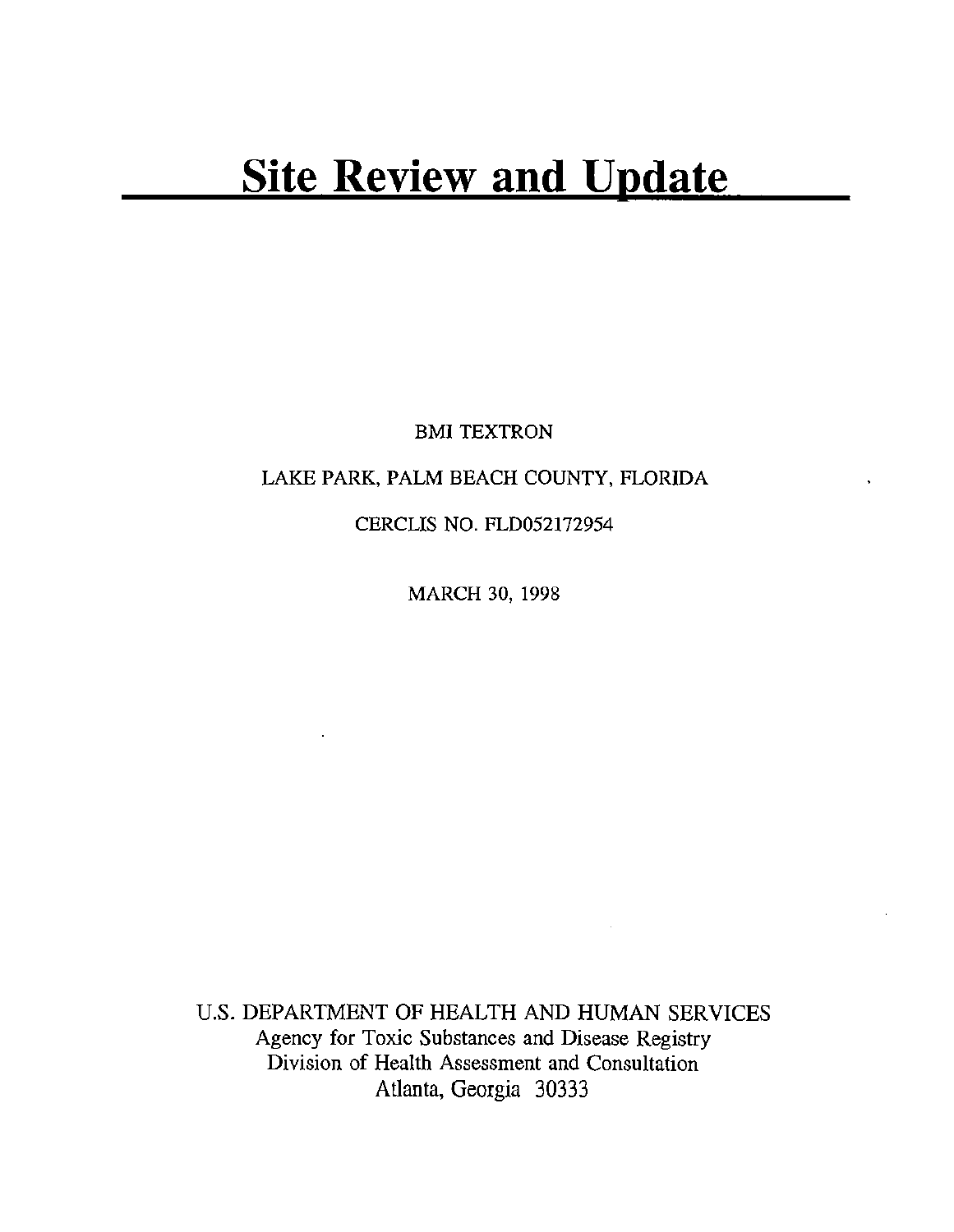## **Site Review and Update: A Note of Explanation**

 $\mathbf{r}$ 

The purpose of the Site Review and Update is to discuss the current status of a hazardous waste site and to identify future ATSDR activities planned for the site. The SRU is generally reserved to update activities for those sites for which public health assessments have been previously prepared (it is not intended to be an addendum to a public health assessment). The SRU, in conjunction with the ATSDR Site Ranking Scheme, will be used to determine relative priorities for future ATSDR public health actions.

> You May Contact ATSDR TOLL FREE at 1-800-447-1544 or Visit our Home Page at: http://atsdrl.atsdr.cdc.gov:8080/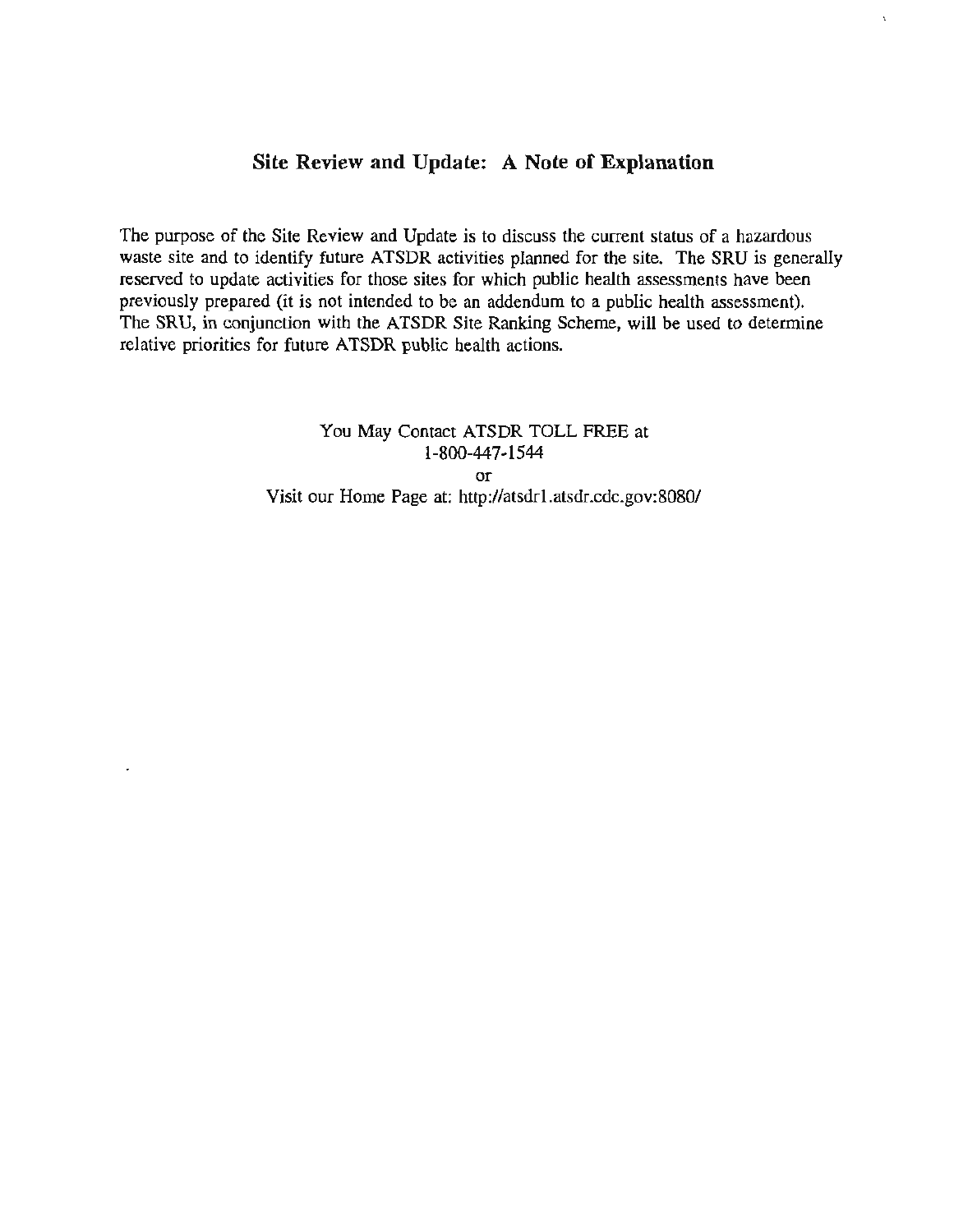# SITE REVIEW AND UPDATE

#### BMITEXTRON

### LAKE PARK, PALM BEACH COUNTY, FLORIDA

#### CERCLIS NO. FLD052172954

Prepared by:

Bureau ofEnvironmental Toxicology The Florida Department of Health Under a Cooperative Agreement with the Agency for Toxic Substances and Disease Registry

 $\cdots$  . In the set of the set of  $\mathcal{O}(\mathbb{R}^d)$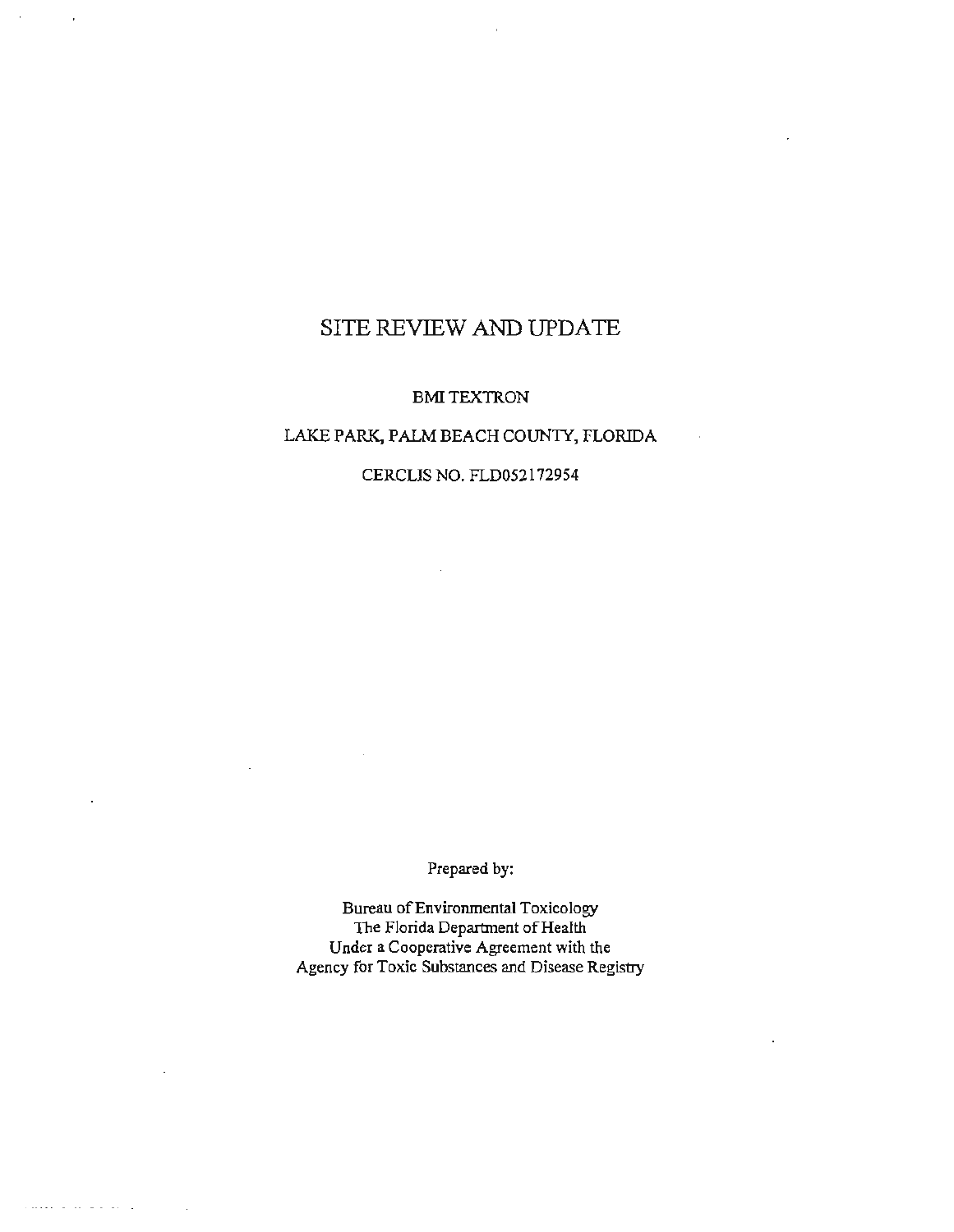#### Summary of Background and History

This Site Review and Update report summarizes site activities since the 1991 Public Health Assessment report and reevaluates the public health threat. The 3.4 acre BMI- . Textron site is located at 1121 Silver Beach Road, in Lake Park, Palm Beach County, Florida (see Figure 1). Between 1969 and 1986, Basic Microelectronics Inc. (BMI) manufactured printed circuit boards. In 1981, BMI sold the site to Textron (EPA 1990). BMI-Textron disposed liquid wastes containing cyanide and other contaminants in onsite percolation ponds and drain fields (EPA 1997). Since 1984, BMI-Textron has removed contaminated soil and monitored the groundwater (EPA 1990).

The site is in an industrial area with other light industrial businesses and warehouses. The immediate area is paved or covered with buildings. A residential area is south and east of the site (Figure 2; EPA 1997). Storm water flows south and groundwater flows east-northeast from the site (EPA 1994). There are no private drinking water wells near the site. The closest drinking water well is a municipal well 3,550 feet northnorthwest and hydraulically up gradient of the site. Another municipal well is 4,800 feet south and hydraulically down gradient of the site (Geraghty and Miller 1993).

In 1984, the Florida Department of Environmental Protection (DEP; formerly known as the Department of Environmental Regulation) found cyanide contaminated soil and · groundwater near the percolation pond. Under a consent agreement with DEP, BMI installed groundwater monitoring wells and removed 680 cubic yards of contaminated soil (EPA 1997; EPA 1990). In 1986, DEP found cyanide and fluoride in groundwater (EPA 1990). In 1990, under a second consent agreement, BMI began to remove 206 cubic yards of chromium and cyanide contaminated soil from the percolation pond (EPA 1997).

In 1988, the Environmental Protection Agency (EPA) conducted a site screening inspection. On June 24, 1988, they proposed the site to the National Priorities List (NPL; RTK NET 1997). On August 30, 1990, the EPA listed the site on the NPL (EPA 1997).

In December 1991, the Florida Department of Health (FL DOH; formerly known as the Department of Health and Rehabilitative Services), under a cooperative agreement with the Agency for Toxic Substances and Disease Registry, completed a Public Health Assessment report. FL DOH concluded the site was an indeterminate public health hazard due to limited environmental data. The data did not show people contacted the contaminants in the past; however, the assessment concluded that ingestion, inhalation and dermal exposure to contaminated groundwater could occur in the future. FL DOH recommended additional groundwater and soil sampling near the percolation ponds, an investigation into groundwater flow and a private well survey (FL HRS 1991).

2

---.-·-··.- ·- .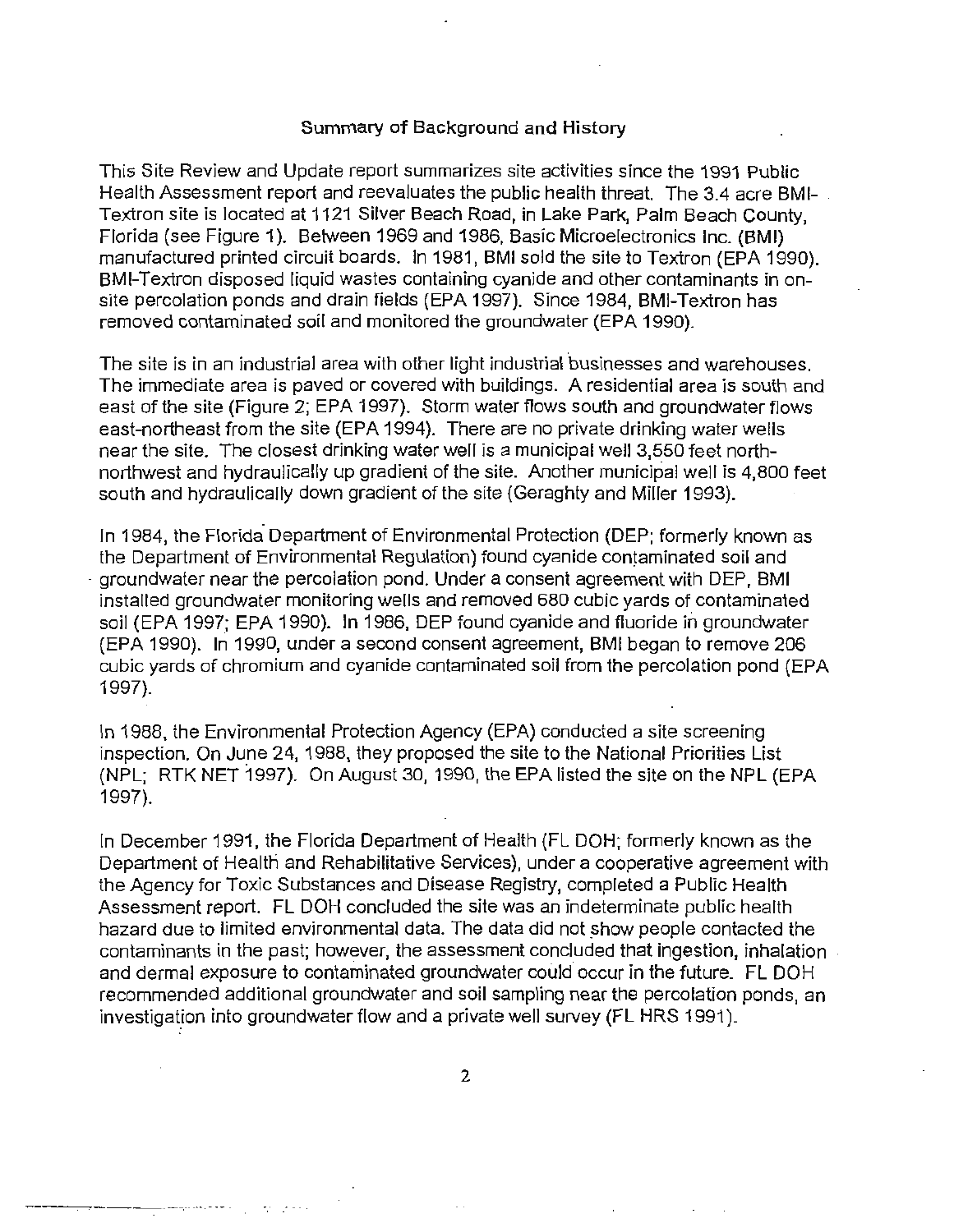In August 1994, under a consent agreement with EPA, BMI completed the Remedial Investigation / Feasibility Study (RI/FS) and Baseline Risk Assessment (BRA). They found groundwater contaminated with arsenic, cyanide, fluoride and sodium under the site. Contamination had not migrated off site and they do not expect it to migrate off site in the future due to natural subsurface attenuation. They conducted a well survey within 1,000 feet of the site and did not find any private drinking water wells. They determined groundwater flow is northeast from the site. BMI removed subsurface soil contamination during previous cleanup activities. They did not investigate surface soil contamination because the entire site is paved. The Baseline Risk Assessment showed previous removal actions eliminated the principal threat at the site (EPA 1994).

#### Current Conditions ·

In their August 1994 Record of Decision (ROD), EPA described the remedial actions planned for the site. They recommended quarterly groundwater monitoring for arsenic, cyanide, fluoride and sodium for one year then annual groundwater monitoring for two years (EPA 1994). The on-site groundwater monitoring results, thus far, show contamination is diminishing (See Table 1; J. Keen, DEP, Personal Communication, August 3, 1997). The groundwater monitoring has not detected off-site contamination or arsenic in any monitoring wells. They will monitor groundwater at least one more time (J. Keen, DEP, Personal Communication, August 3, 1997). EPA is in the process of removing the site from the NPL (RTK NET 1997).

| Date of sampling data | Cyanide | Sodium | Fluoride |
|-----------------------|---------|--------|----------|
| January 17, 1996      | 1,40    | 200    | 5.9      |
| July 30, 1996         | 0.52    | 190    | 3.7      |
| January 1, 1997       | 0.44    | 160    | 4.7      |
| July 1, 1997          | 0.37    | 140    | 4.1      |

Table 1 Maximum Reported Levels in On-Site Groundwater (mg/L)

 $mg/L =$  milligram contaminant per liter of water

#### Site Visit

On February 19, 1996, Randy Merchant and Julie Smith of Florida Department of Health, Bureau of Environmental Toxicology visited the site. They observed active industrial businesses next to the site. A locked chain link fence and grass-covered drainage swales surround the site. The Lil People Day Care center is 750 feet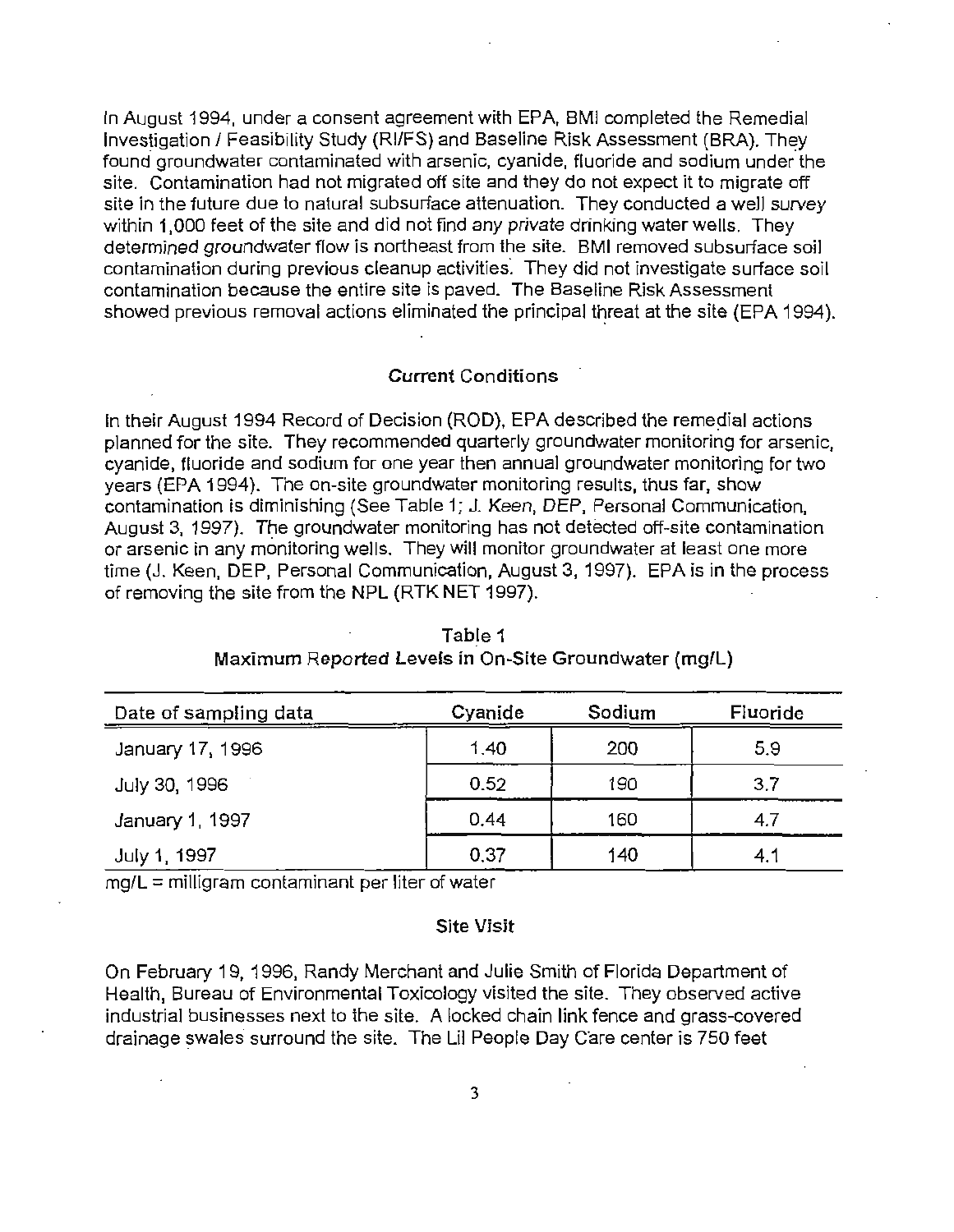northeast of site in the residential neighborhood. Another Day Care center is about 1,000 feet northeast the site. The site has not changed since the 1990 Public Health Assessment report.

#### Current Issues

The 1991 Public Health Assessment report recommended further sampling for the contaminated groundwater and soil, a well survey, and further investigations on groundwater flow. EPA and BMI implemented our recommendations during the RI/FS (EPA 1994). The EPA held two public meetings in 1993 and 1994 to address community concerns and answer questions about the RI/FS and ROD. The community did not have any outstanding health concerns (EPA 1994).

Cleanup activities and attenuation have reduced exposure to contaminated groundwater and soil. Present cyanide contamination is below ATSDR's screening levels for drinking water (0.5 mg/L; Intermediate Environmental Media Evaluation Guides (EMEG) for a child's exposure). An intermediate exposure screening value is appropriate since contamination has not spread off site thus eliminating potential chronic exposure. Present fluoride contamination is about the same as Florida's nonspecific water standard and EPA's Maximum Contaminant Level Goal (4.0 mg/L). Present sodium contamination is below Florida's Maximum Contaminant Level (160 mg/L).

#### Conclusions and Recommendations

The EPA and BMI followed our 1991 Public Health Assessment report recommendations. Site cleanup activities and attenuation reduced potential human exposure. BMI did not find any private wells near the site and groundwater contamination is contained on site. The BMI site poses no apparent threat to public health from groundwater at this time. Therefore, we recommend no further site health assessment activities (i.e., a public health assessment or health consultation). FL DOH will review any new data that becomes available in the future.

#### Preparer of Report

Julie Smith Environmental Specialist Ill Bureau of Environmental Toxicology Florida Department of Health (850) 488-3385

. 4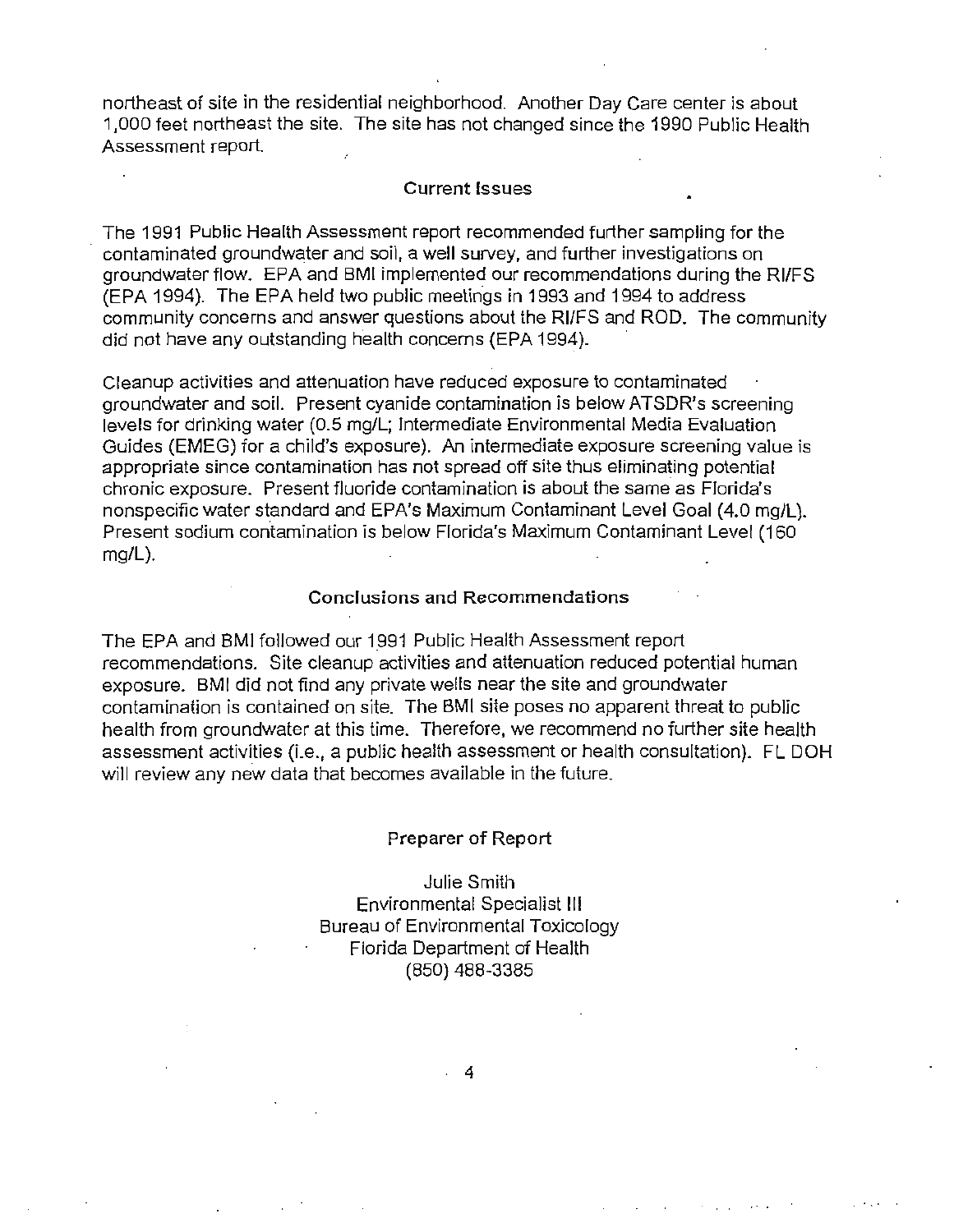#### References

U.S. Environmental Protection Agency. (August 25, 1997). Record of Decision- Florida [Online]. Available: http://www.epa.gov/superfund/oerr/lmpm/products/rodsites/rflakme. htm [August 25, 1997].

U.S. Environmental Protection Agency, Region IV. (May 17, 1994). Record of Decision, BMI Textron Site, Lake Park, Florida.

U.S. Environmental Protection Agency. (August 30, 1990). NPL Site Narrative at Listing, BMI Textron, Inc. [Online]. Available: http//W'Mv.epa.gov/superfund/oerr/impm/ products/npllnar1185.htm [August 25, 1997].

RTK NET (Right-To-Know Network). (August 25, 1997). Copy of EPA's CERCUS Database, BMI-Textron, Inc. [Online]. Available: http://www.rtk.net/ix-bin/nph-cqice.

Florida Department of Health and Rehabilitative Services. (December 1991). Health Assessment for BMI-Textron Site. Prepared under a Cooperative Agreement with Agency for Toxic Substances and Disease Registry.

. . Geraghty and Miller, Inc. (August 1993). Draft Remedial Investigation Report, Former BMI-Textron Site, Lake Park, Florida. Prepared for Textron Inc.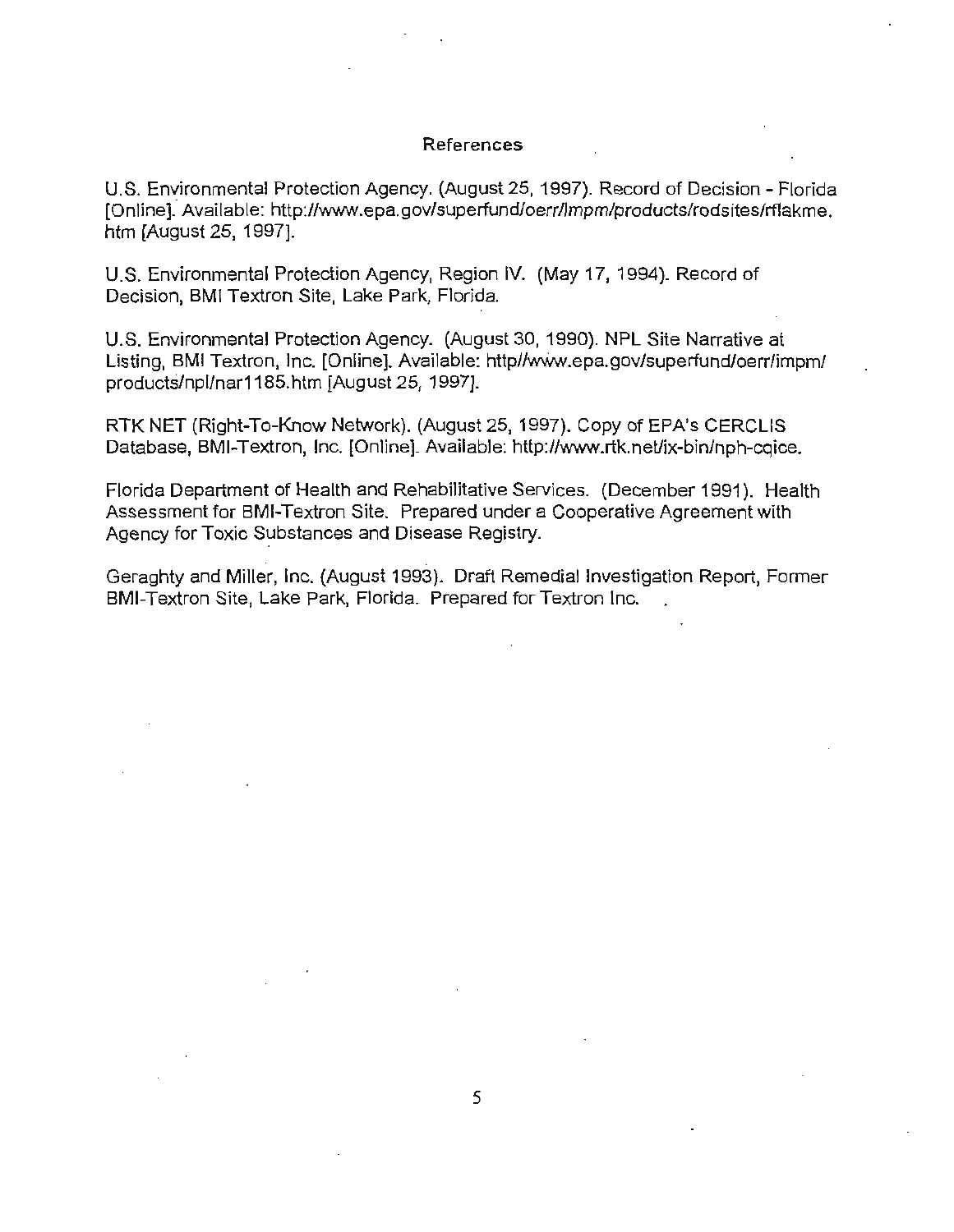### **CERTIFICATION**

This Site Review and Update for BMI-Textron was prepared by the Florida Department of Health under a cooperative agreement with the Agency for Toxic Substances and Disease Registry (ATSDR). It is in accordance with approved methodology and procedures existing at the time the health consultation was begun.

על

Roberta Erlwein Technical Project Officer, SPS, SSAB, DHAC

The Division of Health Assessment and Consultation, ATSDR, has reviewed this health consultation, and concurs with its findings.

<u>Cullack Allig</u>

Chief: RPB, DHAC, ATSDR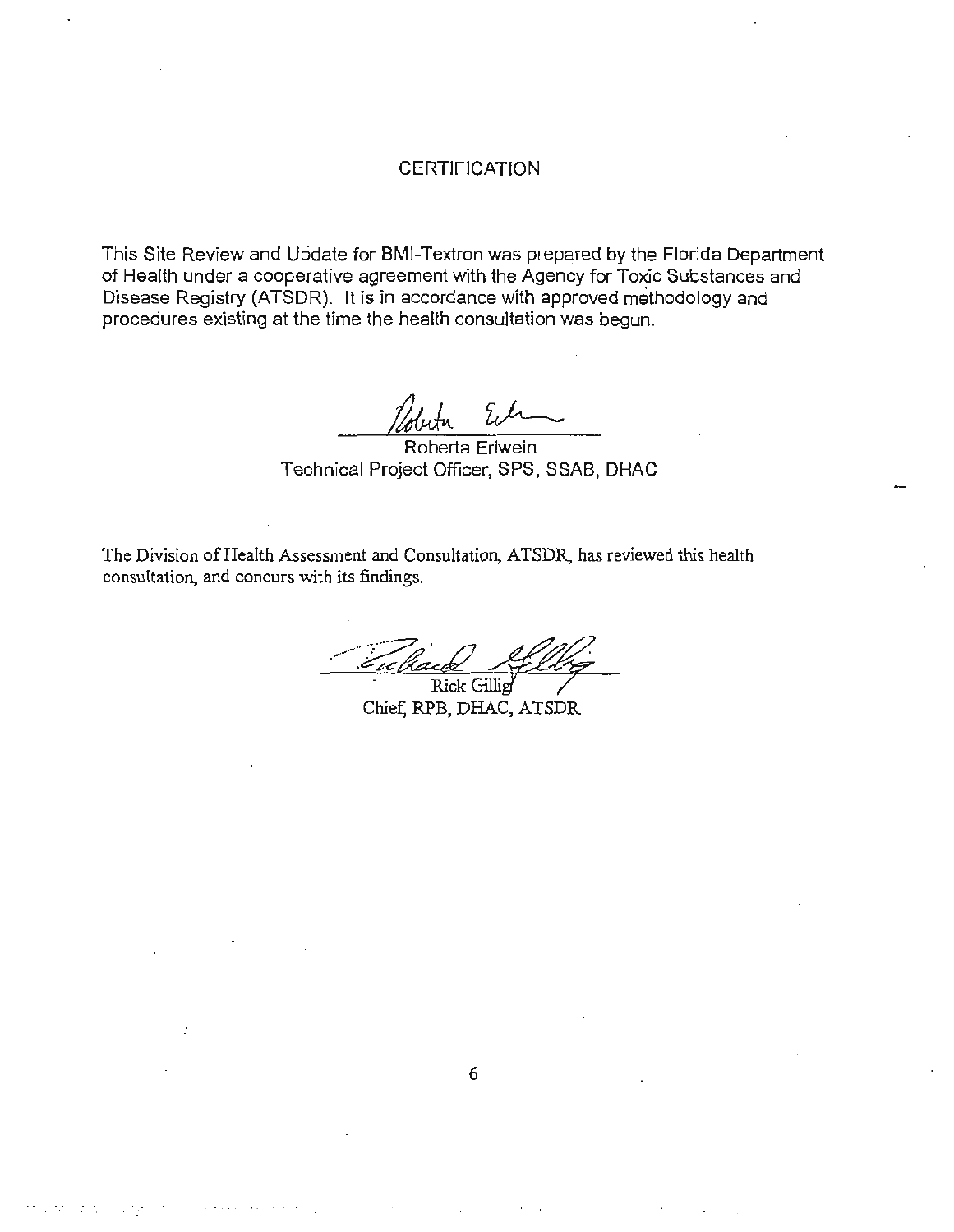

Figure 1



7